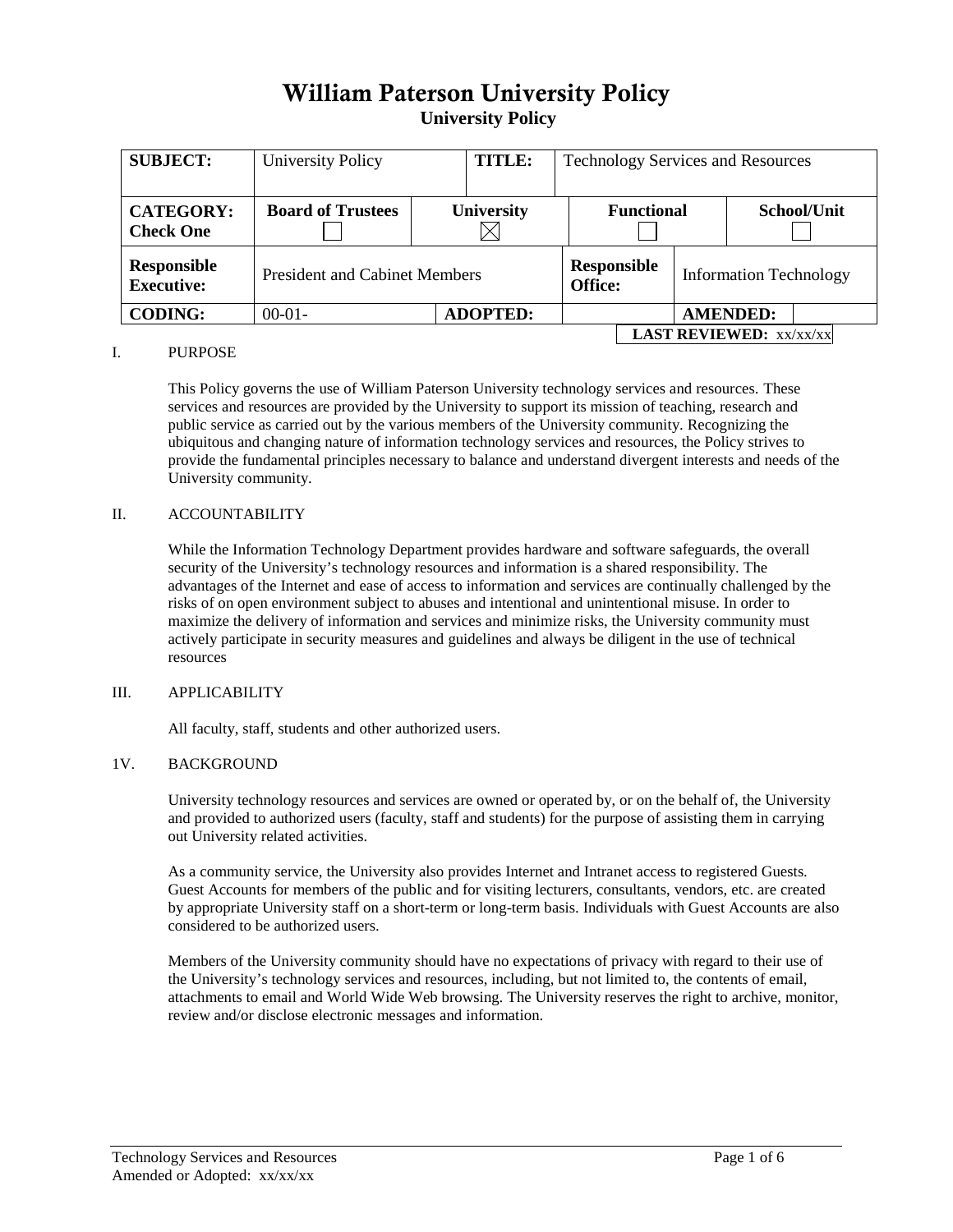## V. REFERENCE(S)

Users of University technology are bound by all local, state and federal laws pertaining to the use and dissemination of information and data created, compiled or accessed by the University's technology resources and services.

## VI. POLICY

- A. Requirements: As members of the University community, faculty, staff, students and other authorized users of these resources will act responsibly and ethically in their use of technology resources and services.
	- a. Access to the University's technology resources is a privilege granted to faculty, staff, students and other authorized users for the purpose of teaching, learning and related University business. In order to protect and maximize this access to computing facilities, the following is mandatory:
		- i. User account authorization is required for access to the University network, which includes connecting to the Internet and to the University's information and application systems' resources. Multi-Factor authentication must be used when required.
		- ii. All faculty, students and staff will be assigned individual user accounts and each will create his/her own confidential password, in compliance with the University's complexity standard, for authentication purposes. The assigned account username and display name will be the legal last name and the first letter of the legal or affirmed/preferred first name. If the last name and first initial are not unique then a number will be added to the username. In addition, all account holders must subscribe to the secondary Multi-Factor secondary logon process if implemented for the resources they use.
		- iii. Under certain circumstances, as a courtesy to guest lectures, scholars, conference or program attendees, vendors, etc. guest account access may be authorized by Information Technology or designated Cheng Library personal. In addition, WiFi guest access may be granted by authorized University account holders.
		- iv. All computers and devices used to access the University's network must conform to the University's security standards.
	- b. System Administrator Responsibilities and Privileges are an efficient and effective method for administering the University's technology resources. Information Technology (IT) provides a standard non-privileged computer configuration, managed by User Services in labs and University PC's provided to employees and students. System-wide privileges for installing hardware and software and for trouble-shooting problems are provided to authorized IT personnel. Faculty and staff may request IT grant System Administrator Access to University computers assigned to them for the purpose of installing software or hardware necessary for teaching or other University business. IT, based on recommendations from Department Chairs, Department Directors, or University Administration, at its sole discretion, may grant on a temporary or permanent bias, System Administrator Responsibilities and Privileges No level of System Administrator Access privileges may be used to gain unauthorized access to any user accounts or to block authorized access to University-assigned computers or devices.
	- c. All users of University-provided technology services and resources are obligated to comply with federal, state and local laws and regulations. These laws and regulations include, but are not limited to, the following:
		- i. Copyright: Print, digital materials, software and other non-print materials, including web pages, are equally subject to copyright laws and policies. The University prohibits faculty, staff, students or other users from using University-owned technology resources, equipment or services to access, use, copy or otherwise reproduce, or make available to others any copyright-protected digital materials or software except as permitted under copyright law (especially with respect to "fair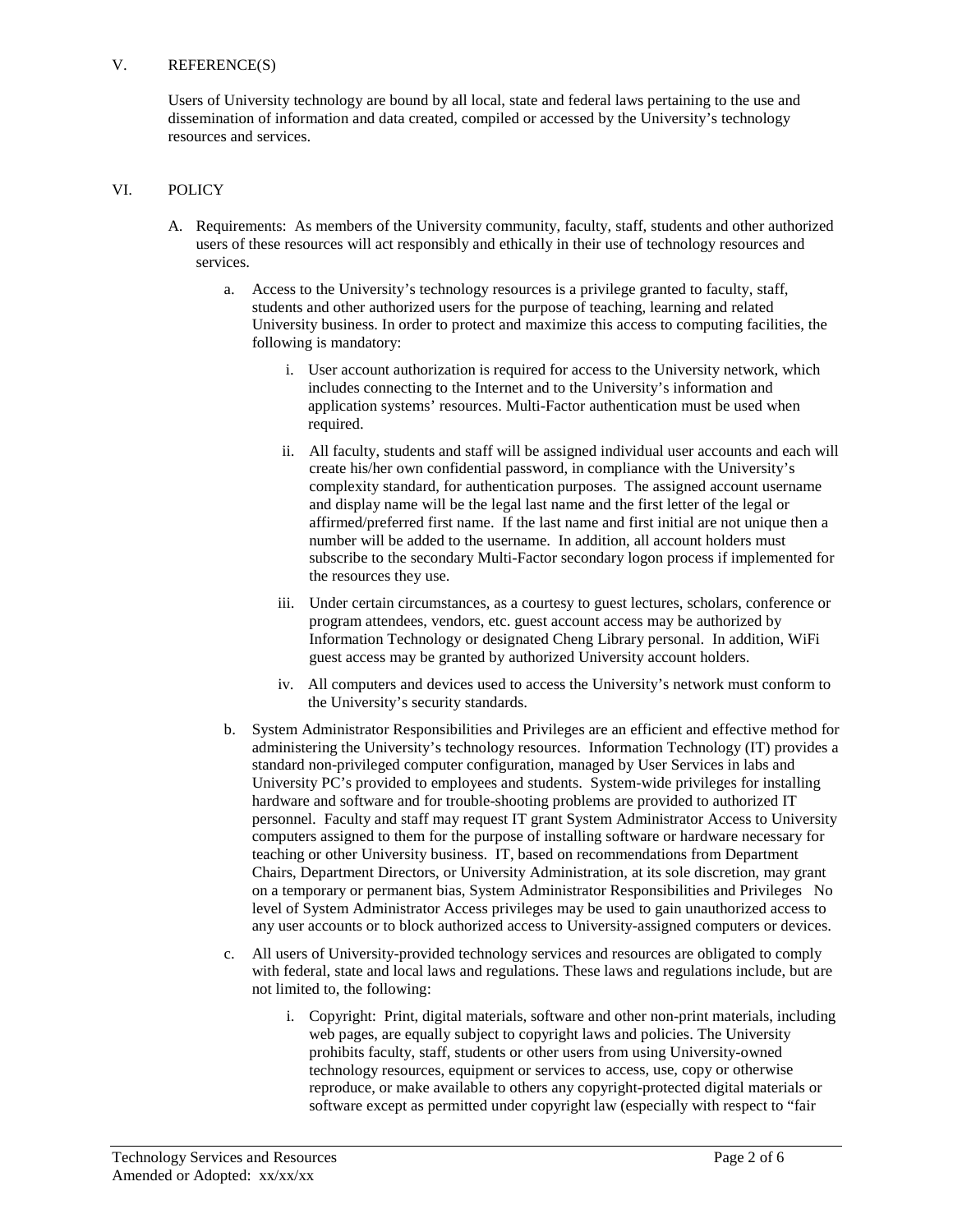use" interpretations) or specific vendor licenses. Users of software programs to listen to or view digital files must assure that they do not violate copyright restrictions by sharing copyright protected materials over the University network. Copyright infringement complaints pertaining to the Digital Millennium Copyright Act may be filed by sending an e-mail to [copyright@wpunj.edu.](mailto:copyright@wpunj.edu)

- ii. USA Patriot Act: All users of the University's technology services and resources are obligated by law to comply with the "Uniting and Strengthening America by Providing Appropriate Tools Required to Intercept and Obstruct Terrorism" (USA PATRIOT) Act. The act, as relevant for technology services and resources policy purposes, expands law enforcement's surveillance and investigative powers with respect to library records and electronic communication.
- iii. HIPAA: The University is obligated by law to comply with the Health Insurance Portability and Accountability Act of 1996. The act, as relevant for technology services and services policy purposes, requires institutions to meet specific standards with respect to the privacy, transmission and electronic security of health records, such as are maintained by our Health and Wellness Center.
- iv. FERPA: The University is obligated by law to comply with the Family Educational Rights and Privacy Act. This act, as relevant for technology services and resources policy purposes, describes how students and others may obtain access to University student records, including those stored electronically. The University's FERPA policy is published in the Student Handbook and the University Policies Web Site.
- v. GLB: The University is obligated by law to comply with the Gramm-Leach-Bliley Act (also known as the Financial Services Modernization Act). This act, as relevant for technology services and resources policy purposes, requires institutions to protect student financial information obtained electronically or on paper in the course of doing business with that student. Student financial information is that information that William Paterson University has obtained from a customer in the process of offering a financial product or service, or such information provided to the University by another financial institution. Offering a financial product or service includes offering student loans to students, receiving income tax information from a student's parent(s) when offering a financial aid package, and other miscellaneous financial services. Examples of student financial information include addresses, phone numbers, bank and credit card account numbers, income and credit histories and Social Security numbers, in both paper and electronic format.
- vi. NJ-OIT: As a public institution, the University is required by New Jersey State law to comply with the policies and standards of the New Jersey State Office of Information Technology (OIT) as applicable to institutions of higher education.
- d. Electronic Communication include all of the various methods available to members (e-mail, web site and portal) of the University community are subject to the following:
	- i. Upon employment by or admission to the University, all employees and students are assigned University e-mail accounts. These accounts are provided in order to assure timely, efficient and verifiable communication between individuals and departments for instructional and administrative purposes. Therefore, the University will use email as an official means of communication to all faculty, staff and students. All members of the community are expected to monitor and manage their University email accounts on a regular basis and each person will be held responsible for information sent from their University e-mail account. This practice is particularly important for students since information pertaining to admission, financial aid, registration, billing, class assignments, etc. may be sent only via e-mail.
	- ii. Personal use of the University assigned e-mail account is expected to be incidental and occasional. It may not interfere with the work of an employee nor consume resources that are needed for University business. While the University does not monitor or censor e-mail, all users must understand that e-mail can be reviewed as required by law or violation of University policy.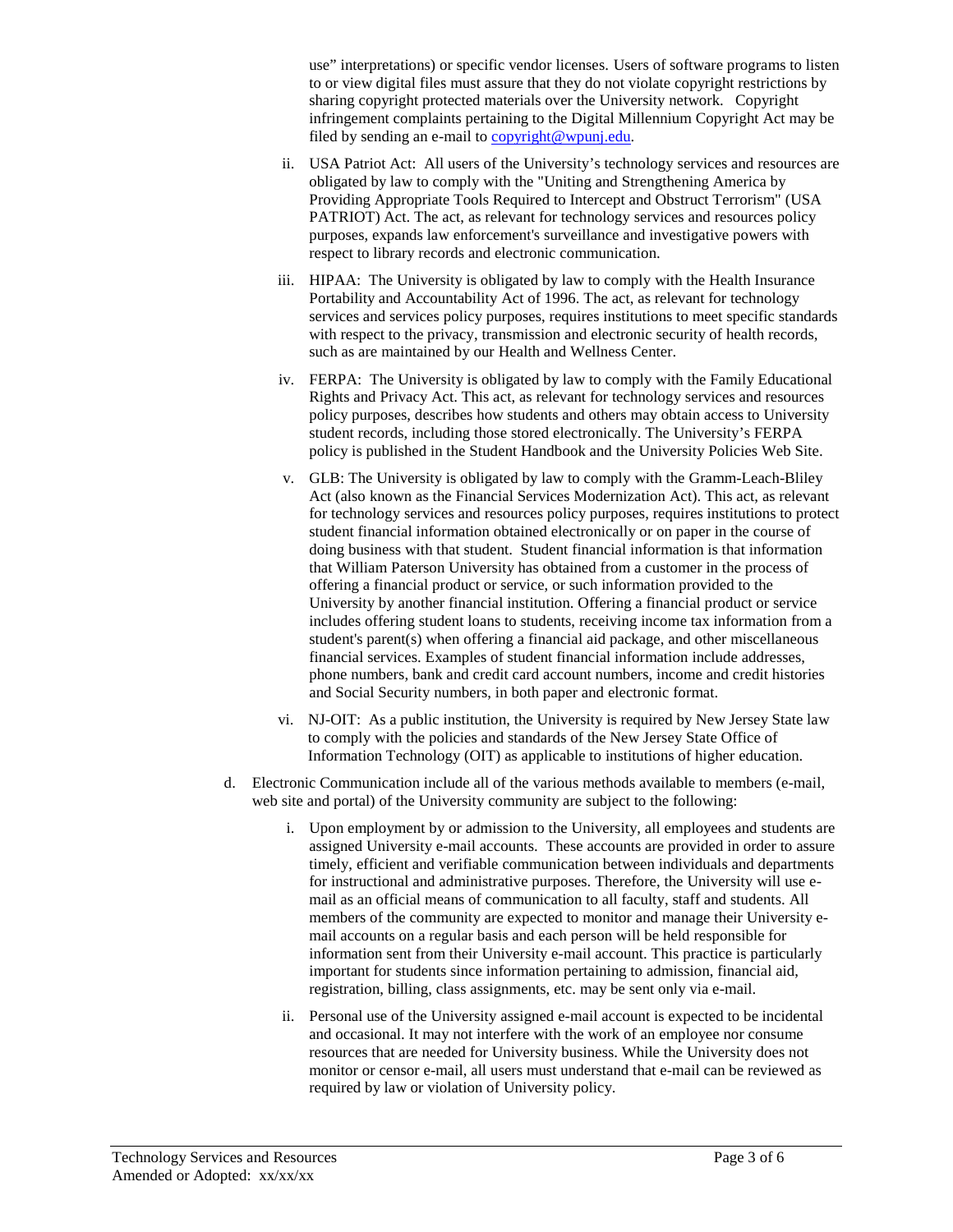- iii. The University's home page and departmental web pages featured on the main web site, WPUNJ.EDU, are presentations of official University information and therefore constitute another means of official University communication to community members. Official University data published on the University's website must be maintained by the office responsible for that data and all other web references to that data should be provided as links to the original source. Offices responsible for data published on the University's website must review that data for accuracy and currency on a regular basis.
- iv. The University's web portal, WPconnect, serves as a vehicle for internal communications only to authorized members of the University community. It is another method for the delivery of official University communication and members of the community are expected to monitor it regularly. Some sections, or tabs, of WPconnect, are provided for ease of communication to student groups and the campus community thus may contain information that is not official University information.
- e. The University protects confidential information about its faculty, staff and students and acquires and retains only the personal non-public information necessary for carrying out its educations mission, employment, and business obligations or as required by law. Access to sensitive data is restricted to those who have a need to know as defined by job duties. Anyone who receives and maintains sensitive data has a responsibility to maintain and safeguard the data.
	- i. For these purposes, personal non-public information is considered to be information or data that could be used to access other confidential information about a person, thus making a person vulnerable to identity theft. Excluded from this category of data are general, directory-type information. Also excluded is any information which is defined as public record by laws such as the Open Public Records Act (OPRA) for staff and FERPA for students.
	- ii. Information about a person or about a person's computer use may also be obtained as a result of the University's use of "cookies" and computer system log files. This information is captured when a person interacts with the University's website or uses a University-owned computer. This information is used by the University to facilitate user access to applications, such as WPconnect, and by University staff to evaluate technical services.
	- iii. Access to University-retained, personal non-public information about University faculty, staff and students may be granted by the steward of that information based upon the following factors: relevant laws and contractual obligations, the requester's need to know, the sensitivity of the information and the risk of damage to, or loss by, the University.
- f. Users must not engage in activity outside the limits of access that have been authorized for them. This includes but is not limited to:
	- i. Performing an act that negatively impacts the operation of computers, peripherals or networks, or that impedes the ability of someone else to do his/her work. Examples include but are not limited to:
		- 1. Tampering with any transmission medium or hardware device, or connecting any unauthorized device (such as a router, switch, hub, wireless access point, etc.) or computer to the University network.
		- 2. Propagating a software virus or worm.
		- 3. Damaging or destroying data owned by the University or someone else.
		- 4. Modifying any disk or software directory.
		- 5. Performing an act that places an unnecessary load on a shared computer or the University network.
		- 6. Illegal file sharing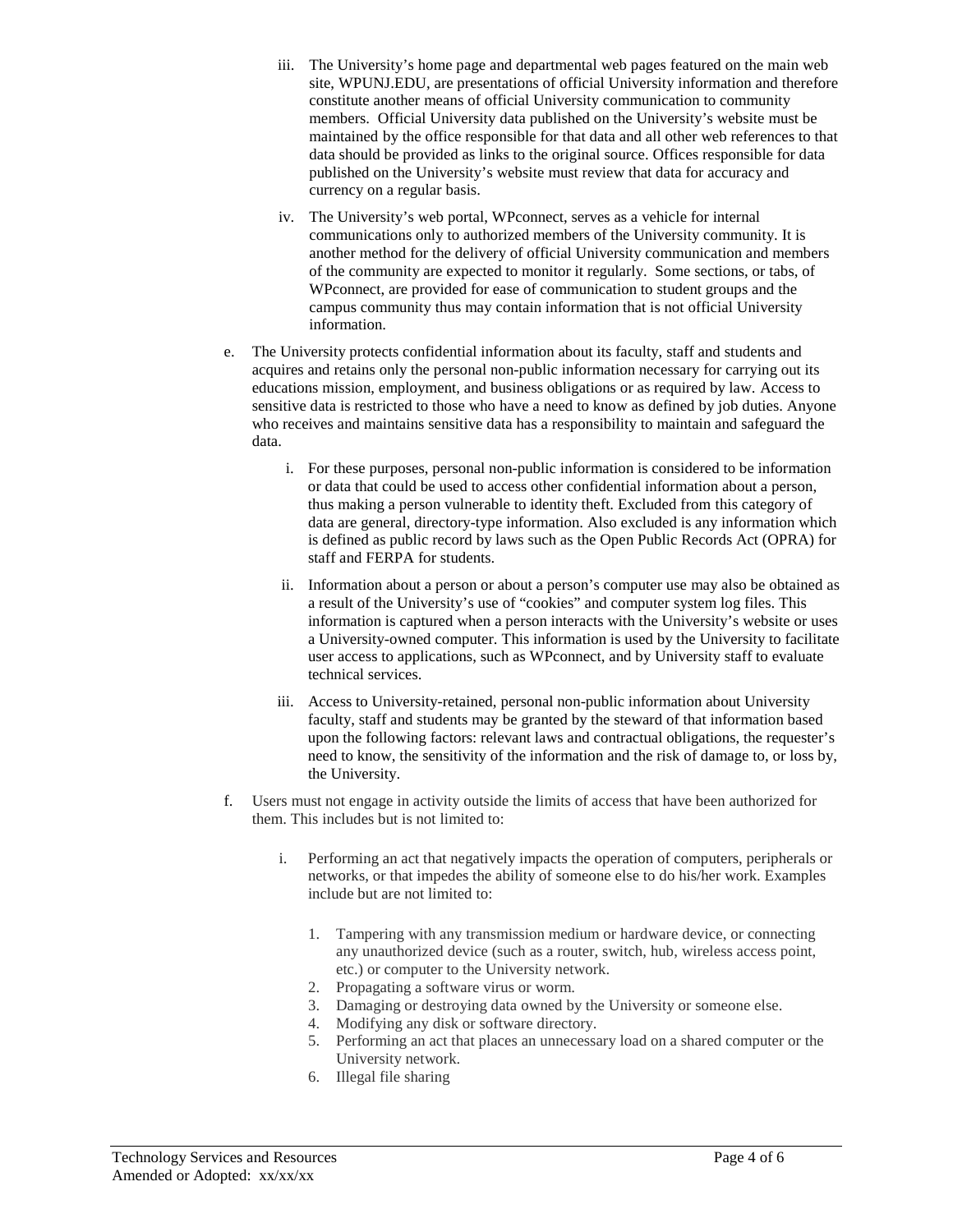- ii. Attempting to circumvent protection schemes for access to data or systems, or otherwise uncover security loopholes.
- iii. Gaining or granting unauthorized access to computers, devices, software or data. This includes, but is not limited to:
	- 1. Admitting someone into a locked facility, or unlocking any facility that is normally locked, without permission.
	- 2. Giving account passwords to individuals who are not the owners of such accounts.
	- 3. Obtain passwords to or use of accounts other than one's own.
	- 4. Permitting the use of any account, including one's own account, in a way that allows unauthorized access to resources.
- iv. Using the University's facilities to send or broadcast unauthorized content. Examples include but are not limited to:
	- 1. Advertising campaigns for personal financial gain or political purposes.
	- 2. Pranks and chain messages.
	- 3. Announcements not approved for dissemination.
	- 4. Transmission of any graphic image, sound or text that is sexual in nature.
	- 5. Use of offensive or discriminatory language.
	- 6. Harass, threaten, or otherwise invade the privacy of others.
	- 7. Confidential or classified information.
- v. Using University facilities for personal gain, or for the benefit of an organization other than the University.
- B. Responsibilities:

Departments are required to make sure all employees are aware of this Technology Services and Resources policy and formulate business processes that are consistent with the policy.

C. Enforcement:

Use of any computer or device not conforming to security standards will be denied access by Information Technology.

Failure to adhere to the Technology Services and Resources policy may constitute cause for disciplinary action.